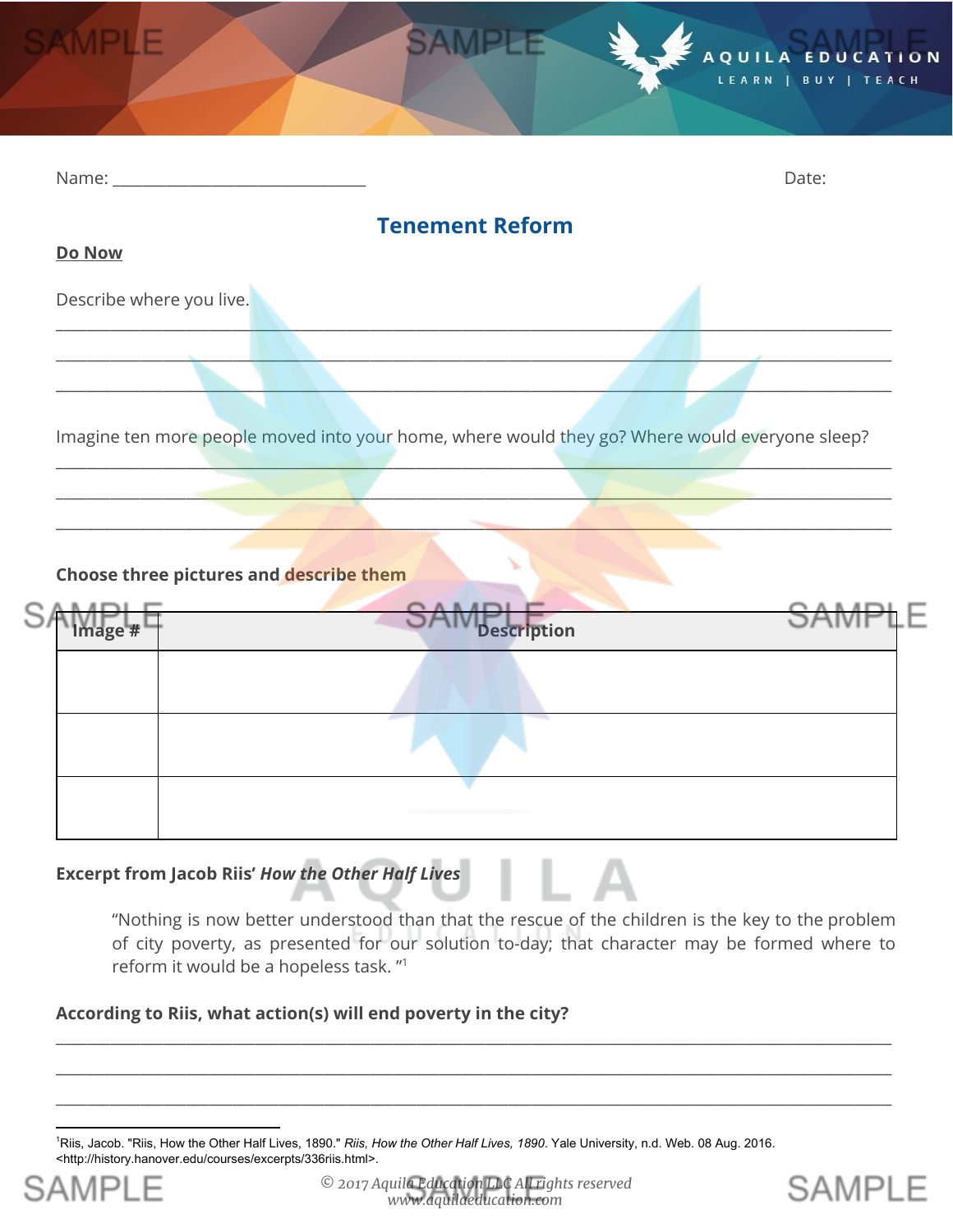

**How did Riis use technology to show how the poor lived?**



\_\_\_\_\_\_\_\_\_\_\_\_\_\_\_\_\_\_\_\_\_\_\_\_\_\_\_\_\_\_\_\_\_\_\_\_\_\_\_\_\_\_\_\_\_\_\_\_\_\_\_\_\_\_\_\_\_\_\_\_\_\_\_\_\_\_\_\_\_\_\_\_\_\_\_\_\_\_\_\_\_\_\_\_\_\_\_\_\_\_\_\_\_\_\_\_\_\_\_\_\_\_\_\_\_\_\_\_\_

#### **Excerpt from Jacob Riis'** *How the Other Half Lives*

"Be a little careful, please! The hall is dark and you might stumble over the children pitching pennies back there. Not that it would hurt them; kicks and cuffs are their daily diet. They have little else. Here where the hall turns and dives into utter darkness is a step, and another, another. A flight of stairs. You can feel your way, if you cannot see it. Close? Yes! What would you have? All the fresh air that ever enters these stairs comes from the hall-door that is forever slamming, and from the windows of dark bedrooms that in turn receive from the stairs their sole supply of the elements God meant to be free... That was a woman filling her pail by the hydrant you just bumped against. The sinks are in the hallway, that all the tenants may have access--and all be poisoned alike by their summer stenches. Hear the pump squeak! It is the lullaby of tenement-house babes. In summer, when a thousand thirsty throats pant for a cooling drink in this block, it is worked in vain. But the saloon, whose open door you passed in the hall, is always there. The smell of it has followed you up. Here is a door. Listen! That short hacking cough, that tiny, helpless wail--what do they mean? They mean that the soiled bow of white you saw on the door downstairs will have another story to tell--Oh! a sadly familiar story--before the day is at an end. The child is dying with measles. With half a chance it might have lived; but it had none. That dark bedroom killed it." 2

E D U C A T I O N

#### **Describe this scene in your own words or with a picture:**

#### <sup>2</sup>Riis, Jacob. "Excerpt from How the Other Half Lives, by Jacob Riis." *Excerpts from How the Other Half Lives, by Jacob Riis*. Houghton Mifflin Company, 1999. Web. 08 Aug. 2016. <http://www.eduplace.com/ss/hmss/8/unit/act6.1blm1.html>.



**SAMPIF**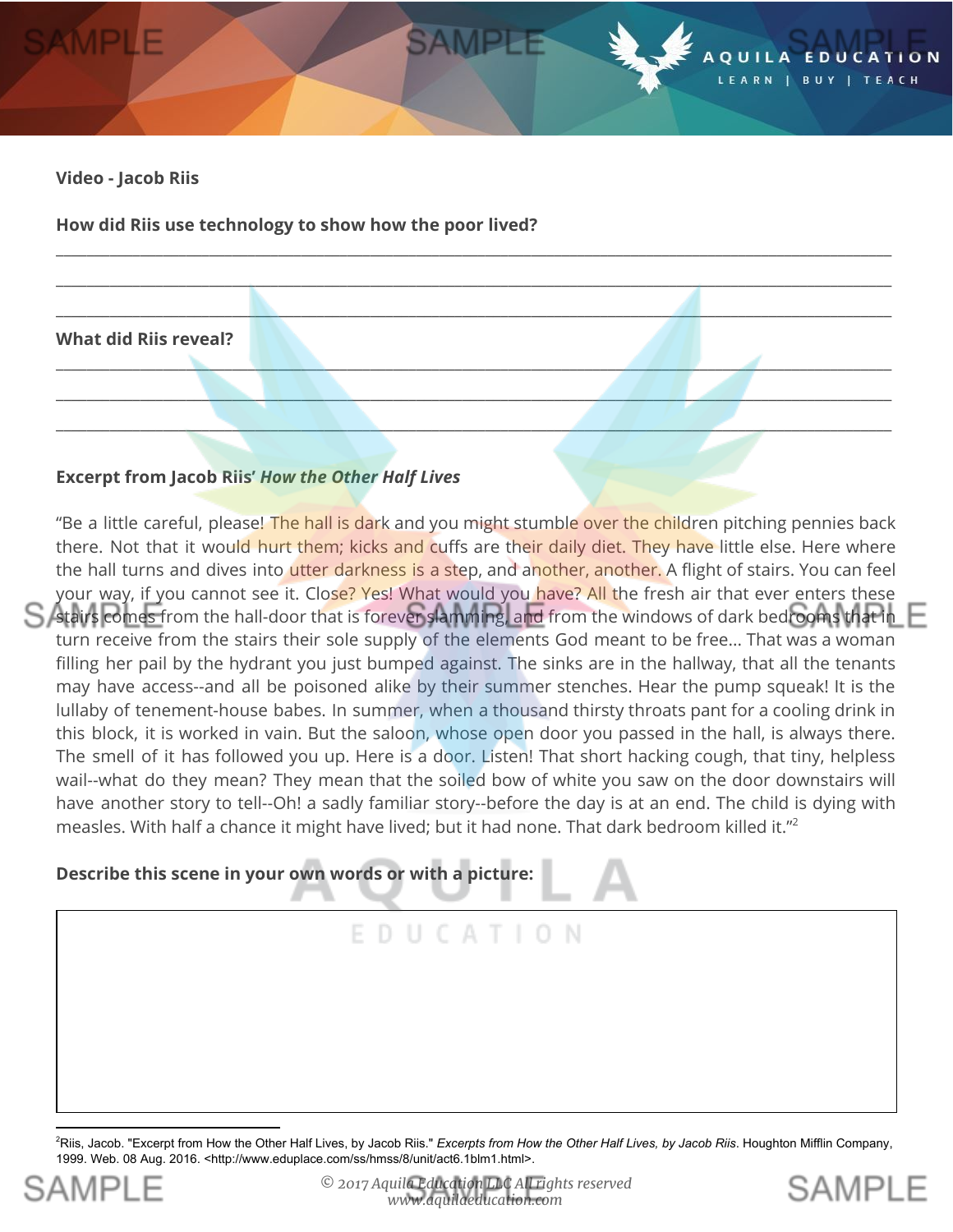

#### **Tenement House Act 1901**

The Committee, after making an examination of most of the tenement houses in all the different wards of the city, came to the conclusion that "the dwellings of the industrious class in New York were not adapted to the wants of human beings nor compatible with the health or social or moral improvement of

\_\_\_\_\_\_\_\_\_\_\_\_\_\_\_\_\_\_\_\_\_\_\_\_\_\_\_\_\_\_\_\_\_\_\_\_\_\_\_\_\_\_\_\_\_\_\_\_\_\_\_\_\_\_\_\_\_\_\_\_\_\_\_\_\_\_\_\_\_\_\_\_\_\_\_\_\_\_\_\_\_\_\_\_\_\_\_\_\_\_\_\_\_\_\_\_\_\_\_\_\_\_\_\_\_\_\_\_\_

SAMPLE

\_\_\_\_\_\_\_\_\_\_\_\_\_\_\_\_\_\_\_\_\_\_\_\_\_\_\_\_\_\_\_\_\_\_\_\_\_\_\_\_\_\_\_\_\_\_\_\_\_\_\_\_\_\_\_\_\_\_\_\_\_\_\_\_\_\_\_\_\_\_\_\_\_\_\_\_\_\_\_\_\_\_\_\_\_\_\_\_\_\_\_\_\_\_\_\_\_\_\_\_\_\_\_\_\_\_\_\_\_

\_\_\_\_\_\_\_\_\_\_\_\_\_\_\_\_\_\_\_\_\_\_\_\_\_\_\_\_\_\_\_\_\_\_\_\_\_\_\_\_\_\_\_\_\_\_\_\_\_\_\_\_\_\_\_\_\_\_\_\_\_\_\_\_\_\_\_\_\_\_\_\_\_\_\_\_\_\_\_\_\_\_\_\_\_\_\_\_\_\_\_\_\_\_\_\_\_\_\_\_\_\_\_\_\_\_\_\_\_

 $\Box$  . The second contribution of the second contribution of  $\Box$  . The second contribution of  $\Box$ 

the occupants." **SAMPLE SAMPLE** 

Among the evils which, in their opinion, were responsible for the prevalence of bad conditions were the following:

- 1. The crowded condition of the dwellings in which the poor were compelled to live.
- 2. Too great density of population in certain districts.
- 3. Neglect of ventilation a prevailing cause of ill-health.<sup>3</sup>

**What does the housing committee think of the tenements in New York City?**

# \_\_\_\_\_\_\_\_\_\_\_\_\_\_\_\_\_\_\_\_\_\_\_\_\_\_\_\_\_\_\_\_\_\_\_\_\_\_\_\_\_\_\_\_\_\_\_\_\_\_\_\_\_\_\_\_\_\_\_\_\_\_\_\_\_\_\_\_\_\_\_\_\_\_\_\_\_\_\_\_\_\_\_\_\_\_\_\_\_\_\_\_\_\_\_\_\_\_\_\_\_\_\_\_\_\_\_\_\_ \_\_\_\_\_\_\_\_\_\_\_\_\_\_\_\_\_\_\_\_\_\_\_\_\_\_\_\_\_\_\_\_\_\_\_\_\_\_\_\_\_\_\_\_\_\_\_\_\_\_\_\_\_\_\_\_\_\_\_\_\_\_\_\_\_\_\_\_\_\_\_\_\_\_\_\_\_\_\_\_\_\_\_\_\_\_\_\_\_\_\_\_\_\_\_\_\_\_\_\_\_\_\_\_\_\_\_\_\_

\_\_\_\_\_\_\_\_\_\_\_\_\_\_\_\_\_\_\_\_\_\_\_\_\_\_\_\_\_\_\_\_\_\_\_\_\_\_\_\_\_\_\_\_\_\_\_\_\_\_\_\_\_\_\_\_\_\_\_\_\_\_\_\_\_\_\_\_\_\_\_\_\_\_\_\_\_\_\_\_\_\_\_\_\_\_\_\_\_\_\_\_\_\_\_\_\_\_\_\_\_\_\_\_\_\_\_\_\_

\_\_\_\_\_\_\_\_\_\_\_\_\_\_\_\_\_\_\_\_\_\_\_\_\_\_\_\_\_\_\_\_\_\_\_\_\_\_\_\_\_\_\_\_\_\_\_\_\_\_\_\_\_\_\_\_\_\_\_\_\_\_\_\_\_\_\_\_\_\_\_\_\_\_\_\_\_\_\_\_\_\_\_\_\_\_\_\_\_\_\_\_\_\_\_\_\_\_\_\_\_\_\_\_\_\_\_\_\_

**SAMPIF** 

<sup>3-4</sup>US Government. "Tenement House Reform in New York, 1834-1900." *Full Text of "Tenement House Reform in New York, 1834-1900"* Archive.org, 2000. Web. 08 Aug. 2016. <https://archive.org/stream/tenementhouseref00veilrich/tenementhouseref00veilrich\_djvu.txt>.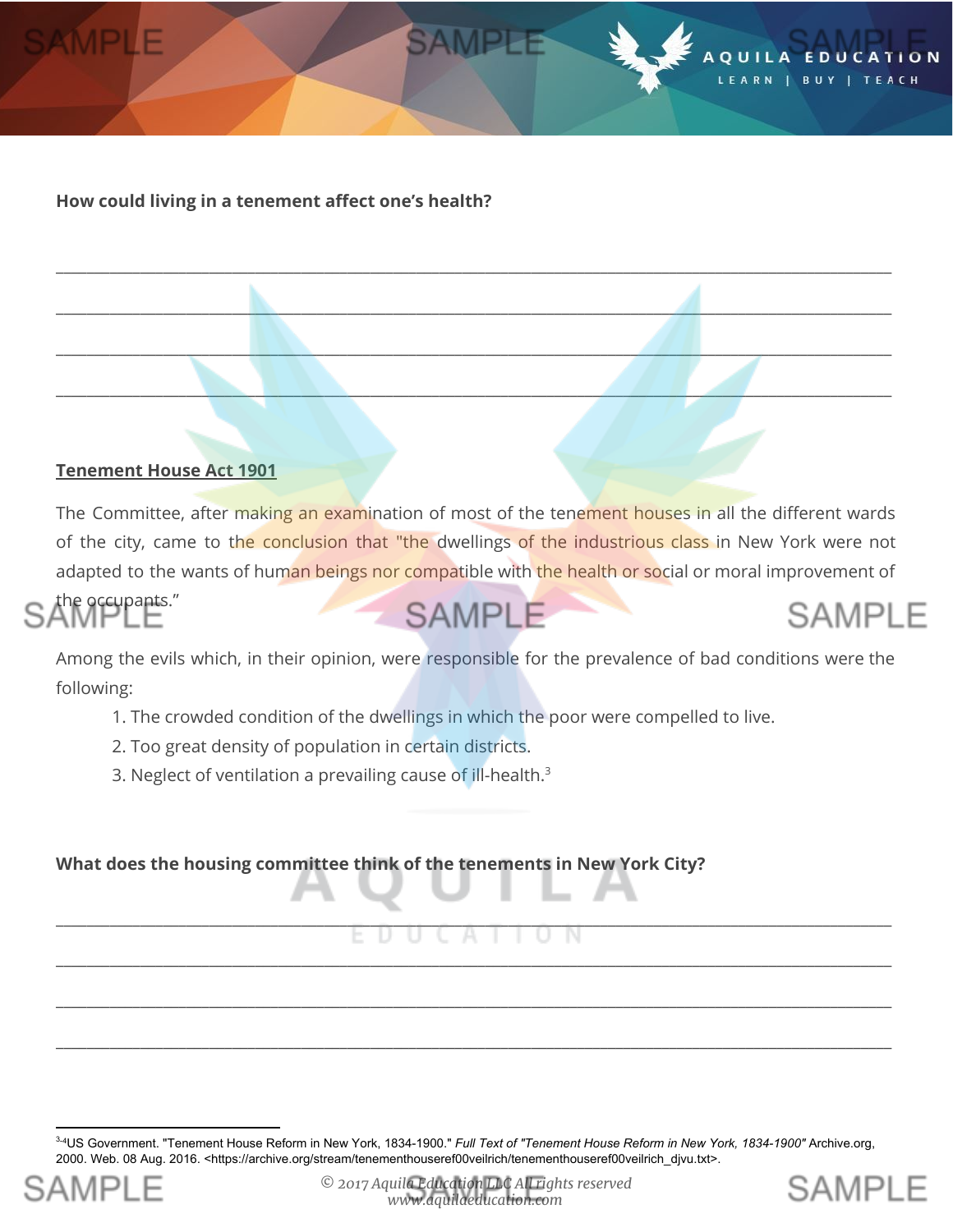"A special architectural competition was held for the best type of tenement house plans, and an excellent type of building was finally chosen...Every apartment is a home in itself; every room has quite, good light and air and good ventilation; the staircases and stair walls of 'the buildings are entirely fireproof; the halls and stairways are well lighted and steam- heated; in the two houses are nine separate entrances from the street and every entrance has two stairways and two dumb waiters; the partitions between the different dwellings are deafened; every apartment is supplied with its own private water-closet, and most of the apartments have a small private hall; the buildings are furnished with most modern conveniences, such as stationary wash-tubs and sinks in the kitchen, hot water, gas ranges, wood and coal closets, and laundries and bathrooms on the first floor."<sup>4</sup>

**SAMPLE** 

 $0111$ 

\_\_\_\_\_\_\_\_\_\_\_\_\_\_\_\_\_\_\_\_\_\_\_\_\_\_\_\_\_\_\_\_\_\_\_\_\_\_\_\_\_\_\_\_\_\_\_\_\_\_\_\_\_\_\_\_\_\_\_\_\_\_\_\_\_\_\_\_\_\_\_\_\_\_\_\_\_\_\_\_\_\_\_\_\_\_\_\_\_\_\_\_\_\_\_\_\_\_\_\_\_\_\_\_\_\_\_\_\_

 $\qquad \qquad \qquad -$ 

 $\_$  ,  $\_$  ,  $\_$  ,  $\_$  ,  $\_$  ,  $\_$  ,  $\_$  ,  $\_$  ,  $\_$  ,  $\_$  ,  $\_$  ,  $\_$  ,  $\_$  ,  $\_$  ,  $\_$  ,  $\_$  ,  $\_$  ,  $\_$  ,  $\_$  ,  $\_$  ,  $\_$  ,  $\_$  ,  $\_$  ,  $\_$  ,  $\_$  ,  $\_$  ,  $\_$  ,  $\_$  ,  $\_$  ,  $\_$  ,  $\_$  ,  $\_$  ,  $\_$  ,  $\_$  ,  $\_$  ,  $\_$  ,  $\_$  ,

\_\_\_\_\_\_\_\_\_\_\_\_\_\_\_\_\_\_\_\_\_\_\_\_\_\_\_\_\_\_\_\_\_\_\_\_\_\_\_\_\_\_\_\_\_\_\_\_\_\_\_\_\_\_\_\_\_\_\_\_\_\_\_\_\_\_\_\_\_\_\_\_\_\_\_\_\_\_\_\_\_\_\_\_\_\_\_\_\_\_\_\_\_\_\_\_\_\_\_\_\_\_\_\_\_\_\_\_\_

\_\_\_\_\_\_\_\_\_\_\_\_\_\_\_\_\_\_\_\_\_\_\_\_\_\_\_\_\_\_\_\_\_\_\_\_\_\_\_\_\_\_\_\_\_\_\_\_\_\_\_\_\_\_\_\_\_\_\_\_\_\_\_\_\_\_\_\_\_\_\_\_\_\_\_\_\_\_\_\_\_\_\_\_\_\_\_\_\_\_\_\_\_\_\_\_\_\_\_\_\_\_\_\_\_\_\_\_\_

\_\_\_\_\_\_\_\_\_\_\_\_\_\_\_\_\_\_\_\_\_\_\_\_\_\_\_\_\_\_\_\_\_\_\_\_\_\_\_\_\_\_\_\_\_\_\_\_\_\_\_\_\_\_\_\_\_\_\_\_\_\_\_\_\_\_\_\_\_\_\_\_\_\_\_\_\_\_\_\_\_\_\_\_\_\_\_\_\_\_\_\_\_\_\_\_\_\_\_\_\_\_\_\_\_\_\_\_\_

\_\_\_\_\_\_\_\_\_\_\_\_\_\_\_\_\_\_\_\_\_\_\_\_\_\_\_\_\_\_\_\_\_\_\_\_\_\_\_\_\_\_\_\_\_\_\_\_\_\_\_\_\_\_\_\_\_\_\_\_\_\_\_\_\_\_\_\_\_\_\_\_\_\_\_\_\_\_\_\_\_\_\_\_\_\_\_\_\_\_\_\_\_\_\_\_\_\_\_\_\_\_\_\_\_\_\_\_\_

\_\_\_\_\_\_\_\_\_\_\_\_\_\_\_\_\_\_\_\_\_\_\_\_\_\_\_\_\_\_\_\_\_\_\_\_\_\_\_\_\_\_\_\_\_\_\_\_\_\_\_\_\_\_\_\_\_\_\_\_\_\_\_\_\_\_\_\_\_\_\_\_\_\_\_\_\_\_\_\_\_\_\_\_\_\_\_\_\_\_\_\_\_\_\_\_\_\_\_\_\_\_\_\_\_\_\_\_\_

 $\begin{smallmatrix} \frown \Delta & \tau + \alpha & N \end{smallmatrix}$ 

**How are the new tenements different than the ones depicted by Riis?** \_\_\_\_\_\_\_\_\_\_\_\_\_\_\_\_\_\_\_\_\_\_\_\_\_\_\_\_\_\_\_\_\_\_\_\_\_\_\_\_\_\_\_\_\_\_\_\_\_\_\_\_\_\_\_\_\_\_\_\_\_\_\_\_\_\_\_\_\_\_\_\_\_\_\_\_\_\_\_\_\_\_\_\_\_\_\_\_\_\_\_\_\_\_\_\_\_\_\_\_\_\_\_\_\_\_\_\_\_

**How can this improve the living conditions of people in the city?**





**SAMPLE**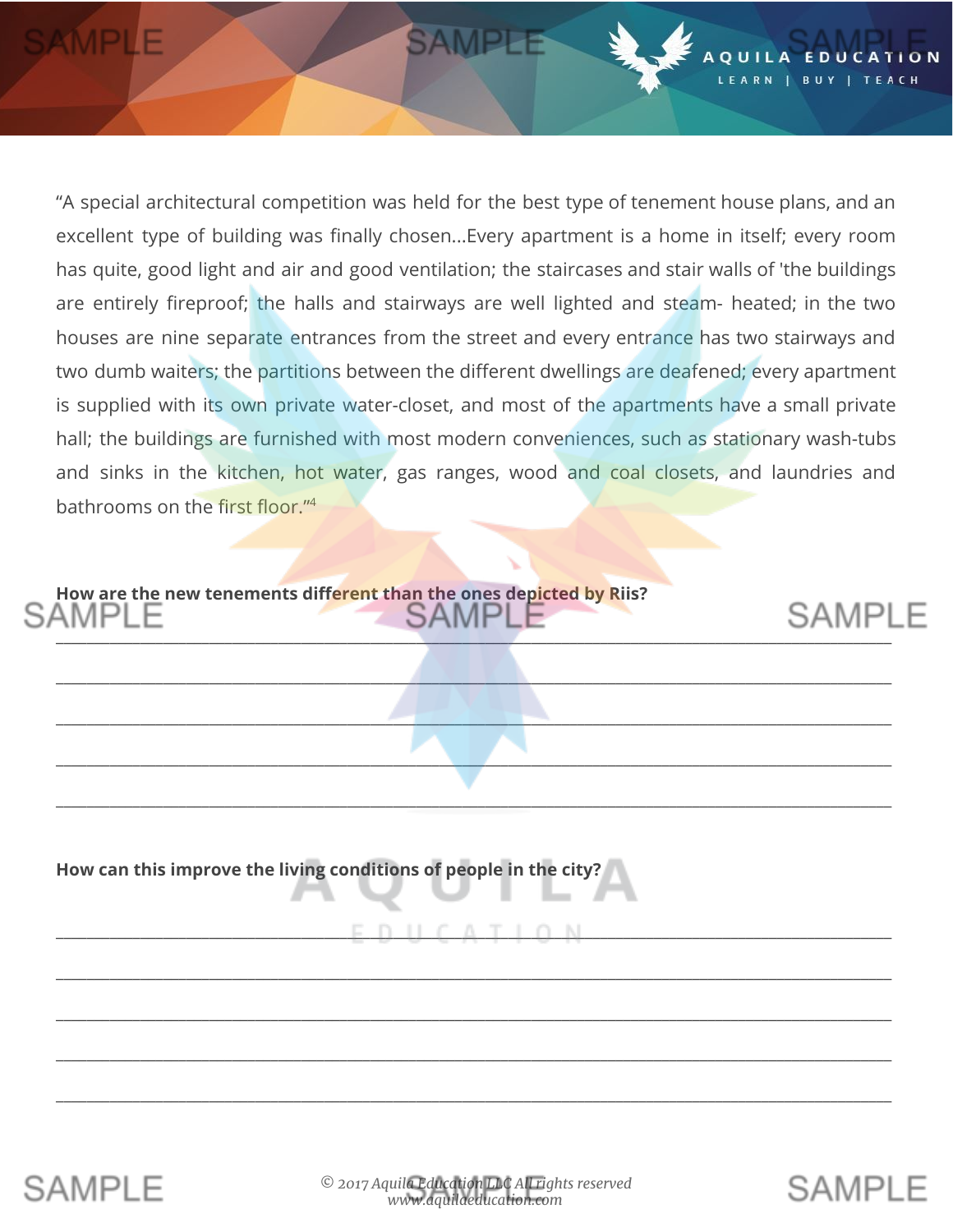

#### **Virtual Field Trip: Lower East Side Tenement Museum**



# **SAMPLE**

*© 2017 Aquila Education LLC All rights reserved www.aquilaeducation.com*

**SAMPLE**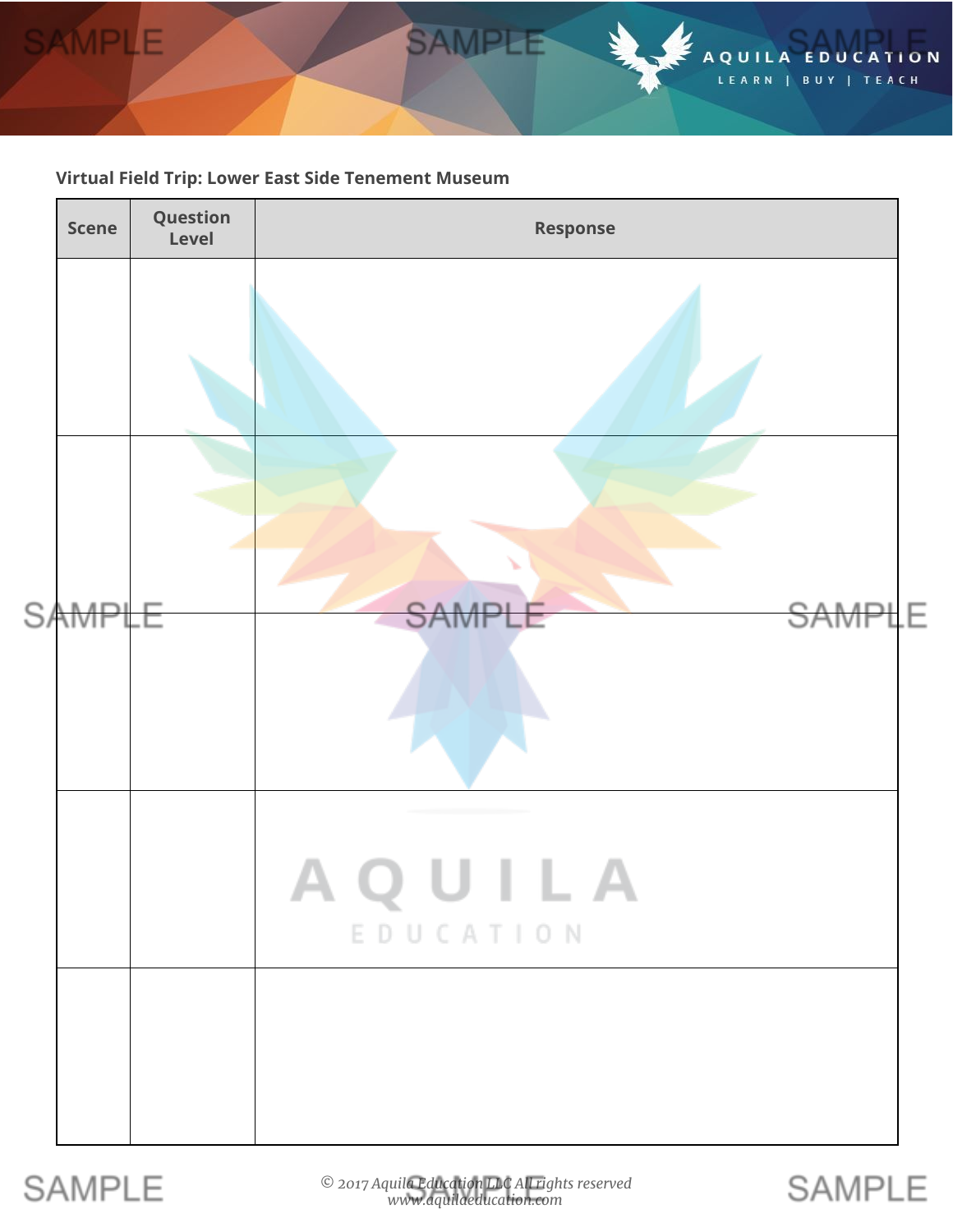

## **Exit Ticket**

Write a response with a claim, 3 pieces of evidence to support the claim and analysis of the evidence that answers the aim:





**SAMPLE**